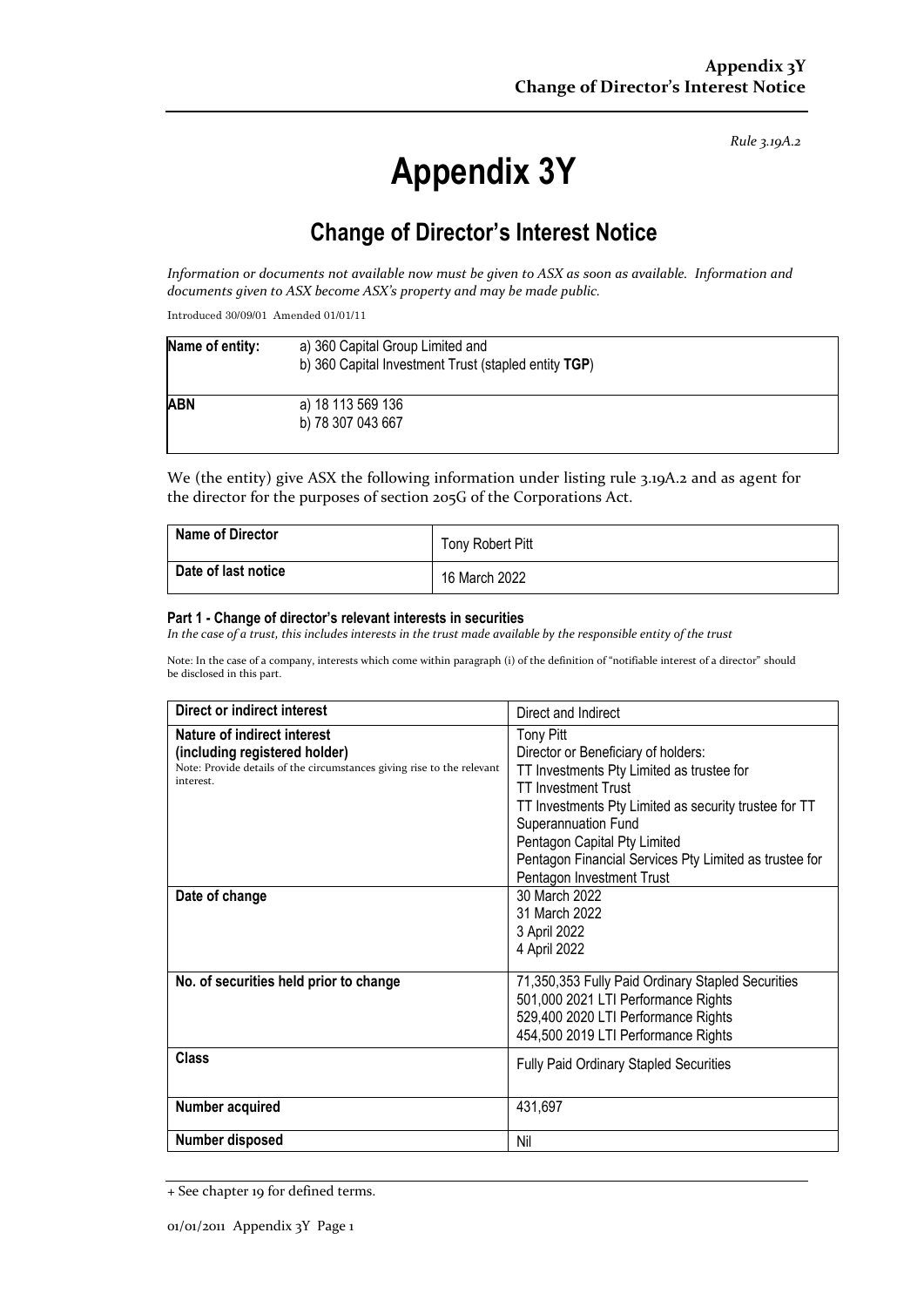| <b>Value/Consideration</b><br>Note: If consideration is non-cash, provide details and estimated<br>valuation                                                               | 67,228 at \$0.9500 per stapled security<br>65,064 at \$0.9455 per stapled security<br>53,625 at \$0.9592 per stapled security<br>234,315 at \$0.9751 per stapled security<br>11,465 at \$0.98 per stapled security |
|----------------------------------------------------------------------------------------------------------------------------------------------------------------------------|--------------------------------------------------------------------------------------------------------------------------------------------------------------------------------------------------------------------|
| No. of securities held after change                                                                                                                                        | 71,782,050 Fully Paid Ordinary Stapled Securities<br>501,000 2021 LTI Performance Rights<br>529,400 2020 LTI Performance Rights<br>454,500 2019 LTI Performance Rights                                             |
| Nature of change<br>Example: on-market trade, off-market trade, exercise of options,<br>issue of securities under dividend reinvestment plan, participation in<br>buy-back | 431,697 Fully Paid Ordinary Stapled Securities were<br>acquired via an on-market trade                                                                                                                             |

### **Part 2 – Change of director's interests in contracts**

Note: In the case of a company, interests which come within paragraph (ii) of the definition of "notifiable interest of a director" should be disclosed in this part.

| <b>Detail of contract</b>                                                                                                                                                   | n/a |
|-----------------------------------------------------------------------------------------------------------------------------------------------------------------------------|-----|
| <b>Nature of interest</b>                                                                                                                                                   | n/a |
| Name of registered holder<br>(if issued securities)                                                                                                                         | n/a |
| Date of change                                                                                                                                                              | n/a |
| No. and class of securities to which<br>interest related prior to change<br>Note: Details are only required for a contract in<br>relation to which the interest has changed | n/a |
| Interest acquired                                                                                                                                                           | n/a |
| Interest disposed                                                                                                                                                           | n/a |
| <b>Value/Consideration</b><br>Note: If consideration is non-cash, provide details<br>and an estimated valuation                                                             | n/a |
| Interest after change                                                                                                                                                       | n/a |

## **Part 3 –** +**Closed period**

<sup>+</sup> See chapter 19 for defined terms.